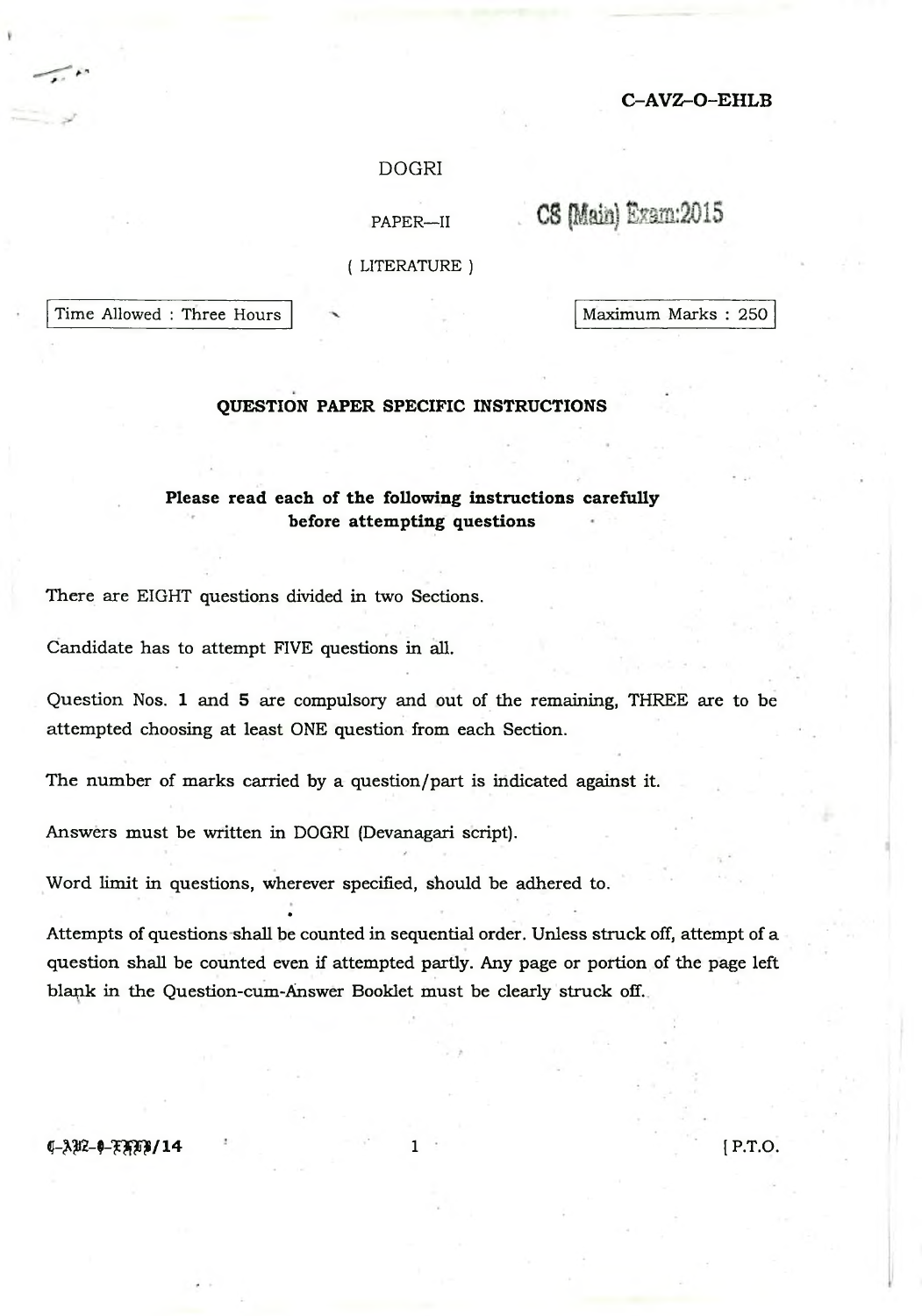### SECTION-A

- 1. हेठ दित्ते गेदे पद्यांशें दी संदर्भ समेत व्याख्या करो ते कन्नै उंदे कलात्मक पक्ख बारै जानकारी देओ :  $10\times 5 = 50$ 
	- दिन चढ़दा ते अगड़ा बधदा, आखर ढालै पौदा!  $(a)$ जो जम्मेआ, उस मरन जरूरी, इकटक कोई नि रौंहदा। अगड़े पिछड़े सभनें जाना, जाना बेल-कुबेल्ला। मौत नमानी ...
	- (b) गोली चंगी बंदूका आहली, इस क्हीमै दी खुट्टी, पैसे देइये मौत स्हेड्नी, कीऽ करनी गल्लु पुट्ठी। उस नीमै कोला ठौगरा! अर्सेगी आपूं मार, ते हुन घर-घर क्हीमी ...
	- जि'नें साढ़े लहुऐ दे दीए बाली, चानन करी सुट्टी दी ऐ रात काली।  $(c)$ हस्से चाननी, चन्ना दी जौलफड़ी, असेंगी दूरा दिक्खी ते मखौल करी। साढ़े मना दे तारड़ त्रुट्ददे न, जिल्लै बंब शभानै पर सुटदे न। जि'नेगी साढ़े गि'ल्लू बिट-बिट दिक्खन, ओह शैल दयालियां तुंदियां न।
	- $(d)$  इ'ने शेयरें दी व्याख्या करों: गम तेरे गी भोगेआ हा इक सदी, इस मनै इक होर सिफरा लाई लेआ। मैह्ल ढाना शोशनी मुश्कल निहा, तूं मना की हौंसला गै ढाई लेआ।
	- झटपट चुकी लाए कलेजै, आन भरोचा संघा,  $(e)$ थर-थर जुस्सा लेई पेआ कंबन, नैन बगी पेई गंगा। ओह मिलने दी रीत अनोखी, कु'न बरनै, कु'न दस्सै, शेश बी जीहबादंदें दब्बी, शर्मा मारै नस्सै।
- 2. हेठ दित्ते दे सुआलें दे परते देओ :
	- (a) अजादी पैहले दी डोगरी कविता च हरदत्त शास्त्री हुंदे योगदान बारै चर्चा करदे होई उ'दिये कविताएं दिये विशेशताएं बारै अपने विचार प्रकट करो। 20
	- (b) आधुनिक डोगरी कविता च जितेन्द्र उधमपुरी हुंदा थाहर निश्चत करो ते उं'दी कविताएं दी कलागत विशेशताएं बारै जानकारी देओ।

15

15

(c) रामलाल शर्मा हुंदी शायरी दियां विशेशतां दसदे होई ओहदे च व्यंजत समाजी आडंबरें दी नखेधी दे सुर बारै चर्चा करो।

**0-AB2-0-FATB/14** 

 $\mathbf 2$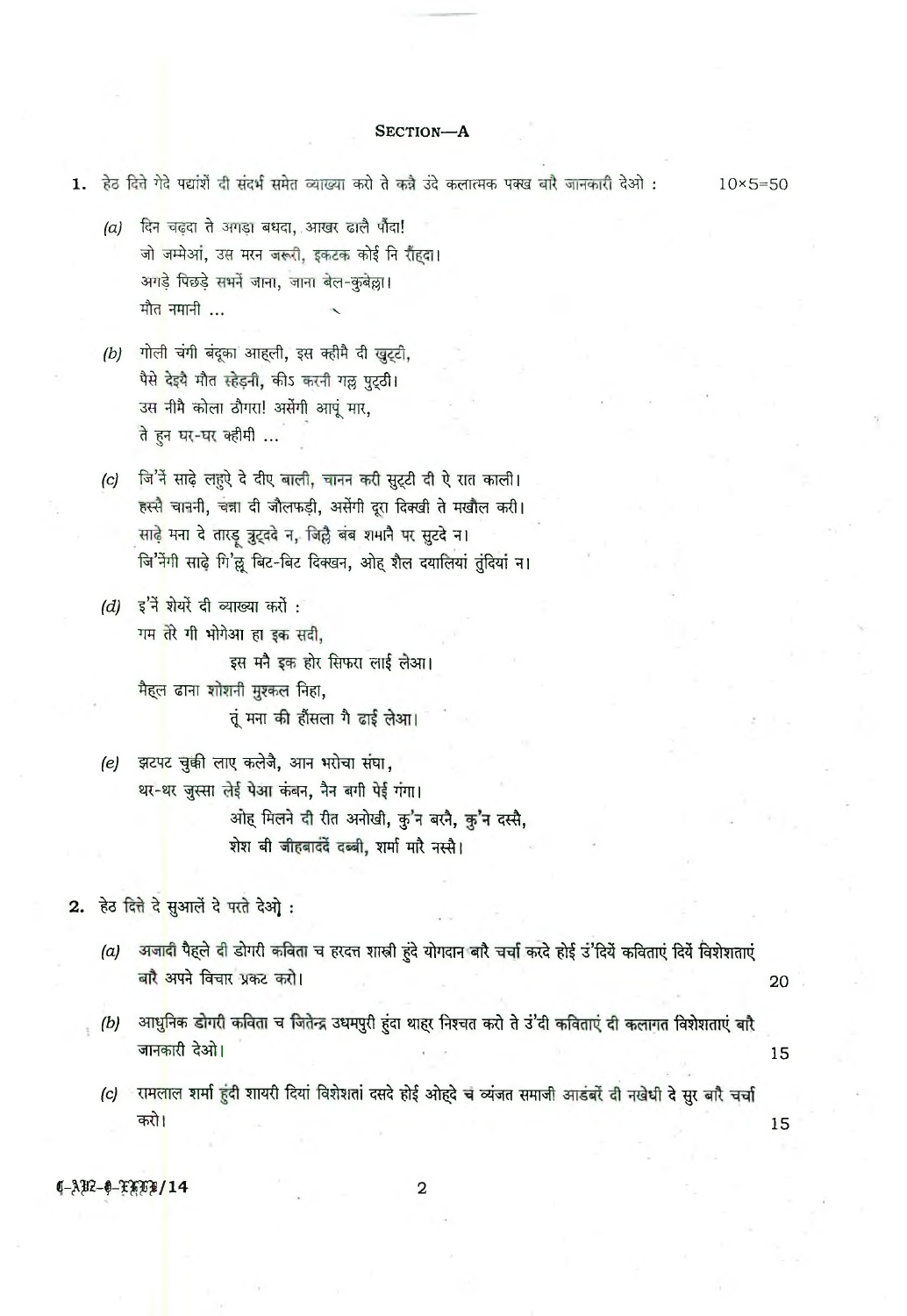3. हेठ दित्ते दे सुआलें दे परते देओ:

- डोंगरी महाकाव्य रामायण दे अजुध्या कांड चा मंथरा दा चक्कर, कोपघर ते बनवासै दी त्यारी आहलें अर्के दा सार  $(a)$ लिखो। ते कन्नै इसदियां काव्यगत विशेशतां दस्सो।
- दीनू भाई पंत हुंदे खंड काव्य 'वीर गुलाब'गी क्या सफल खंड काव्य गलाया जाई सकदा ऐ? दलीलां देइये अपने  $(b)$ विचार पेश करो। 15
- 'तलखियां' गज़ल संग्रैह दे हवालै कन्नै प्रो० रामनाथ शास्त्री हंदी शायरी दा कलात्मक पक्ख गुहाड़ो।  $\left( c \right)$ 15

हेठ दित्ते दे सुआर्ले दे परते देओ : 4.

- शिवराम 'दीप' हंदी शायरी दा कलात्मक पक्ख प्रस्तुत करदे होई डोगरी गज़ल च उं'दा मुकाम निश्चित करो।  $(a)$ 20
- ''अलमस्त हुंदियें कविताएं च कबीर दे काव्य आहला रंग बी लभदा ऐ।'' इस कथन दी लोई च उं'दियें कविताएं दे  $(b)$ प्रमुख सुरें पर नोट लिखो। 15
- केहरि सिंह 'मधुकर' हुंदियें कविताएं कन्नै डोगरी कविता दा स्तर उबड़ा चकोआ ऐ ते ओह भारती काव्य दे कन्नै  $|c|$ रीस करने जोग होई गेई ऐ। इस मत बारै अपने विचार लिखो। 15

#### **SECTION-B**

5. हेठ दित्ते गेदे गद्यार्शे दी सप्रसंग व्याख्या करो :

- (a) इ'ये नेह मौके अफ्सरें-नेताएं दे ड्राइवर आम तौर आपूं-चें गप-शप जा दुए पछानुएं कन्नै मिलन मिलान गै करदे लभदे न। पर वैताल दे कारै अंदर गै बेही रौहने करी ते फ्ही पूरे दिनै दा थकेमा, ड्राइवर ने बैताल कन्नै गै अपना दुख-सुख फरोलना मुनासब समझेआ।
- म्हात्मा ने अपने चेर्ले गी सारत कराई। ओह सारे गोली आंगर आए ते उसगी पकड़ी लैता। गोआढी घाबरी गेआ।  $(b)$ आखन लगा-आखी दे जे तुस बड्डे ओ। नेई तां एह लोक पता नेई तेरे कन्नै केह बरताऽ करन।
- सुती आई ते द्रौड़िये भागां गी अपने कलावे च लेई लैता ते बाकी दियां कैद्दनां तज्जब बुझन लगियां, की के उ'नें  $(c)$ भागा गी कर्दे बी रोंदे ने हा दिक्खेआ। दर्वै जनियां शम-शम अत्थरूं बगाई जा'रदियां हियां।
- "अम्मां, बापू दा पक्खरु बोह्रै करदा ऐ।" "अम्मां साथें चिट् आया, चिट् आया।" "अम्मां इस चिट्टू गी छोड़ी  $(d)$ में हन ग्रां नेई जाना, इत्थै धारा गै देवी दे मंदर रेही पौना ऐ।"
- ते उ'आं बी मनुक्खें दियें गर्हे च झूठ, छल ते फरेब गै होंदा ऐ। होर ते होर जि'नेंगी तुस भलेआं अपना आखदे  $(e)$ ओ, ओह बी तुं'दे नै नेहा-नेहा छल खेढी जंदे न जे छड़ा तुं'दा मन गै नेई तुं'दी आत्मा तोड़ी बी रोई पौंदी ऐ।

3

 $(1-3)22-0-7779/14$ 

[P.T.O.

 $10\times5=50$ 

20